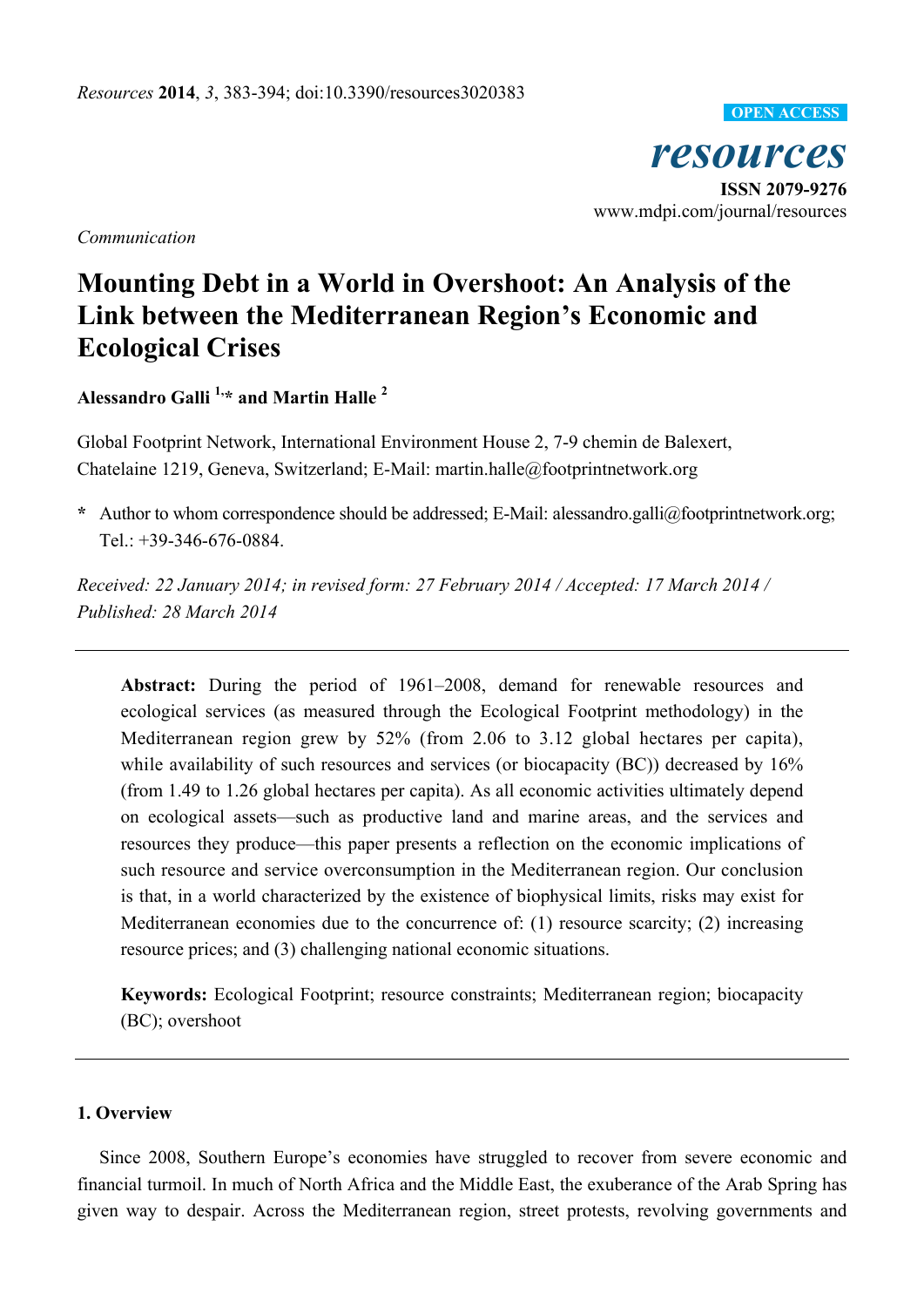tough austerity measures have done little to stem soaring unemployment, inflation, national debt and political and social upheaval.

Long ignored by decision-makers as irrelevant to economic planning and national prosperity, resource and ecosystem services limitation is likely becoming a critical factor determining a country's success in the 21st century. The aim of this paper is thus to explore and debate the potential link between the Mediterranean region's economic and ecological situation. The Mediterranean region is considered here to include all the countries that directly border the Mediterranean Sea plus three countries, Jordan, Macedonia and Portugal, which are ecologically characterized by biomes typical of the Mediterranean region. Moreover, only countries with populations greater than 500,000 inhabitants are included in Ecological Footprint results. This region can be considered a micro cosmos, a place where multiple cultures live, where the North and the South as well as the East and the West merge. It has long been a historical crossroad of human civilizations whose influence extends far beyond its shores. It is for these reasons that we focused our analysis on the Mediterranean region: it can be considered a socio-economic laboratory, which could hold important lessons for decision-makers across the globe.

Each country is in a unique situation, yet according to Ecological Footprint Accounting (EFA) [1], each shares a common thread: The entire region is running an ecological deficit—that is, Mediterranean countries today demand more of nature than their ecosystems can provide.

EFA tracks countries' demand for biologically productive land and marine areas to produce the natural resources and services that their populations consume [2,3]. In doing so, EFA uses a consumer approach and tracks the demand for such resources and services due to production, import and export activities to then derive the Footprint of final consumption activities (as indicated in Figure 1). This aggregate demand, called a country's Ecological Footprint of consumption *(EF<sub>C</sub>)*, can be compared with the capacity of that country's ecosystems to supply natural resources and services—its biocapacity (BC). Both Footprint and BC are expressed in terms of hectare-equivalent units—usually referred to as global hectares (*g*ha)—where each global hectare represents a hectare of land or water normalized to have the world-average productivity of all biologically productive land and water in a given year [4]. Expressing results in the common unit of *g*ha allows Ecological Footprint and BC to be directly compared.

The Ecological Footprint and BC of a country thus represent two sides of an ecological balance sheet. When a country's consumption of resources and services is greater than the capacity of its ecosystems to supply them, a situation of ecological deficit is created, which is analogous to the situation of financial deficit that occurs when spending is greater than revenue. Conversely, if a country's Ecological Footprint is smaller than its BC, it is living within its ecological means. This is not sufficient to determine whether the country is sustainable [5], but it is an essential minimum condition for sustainability [6].

A recent analysis of the Mediterranean region's Ecological Footprint [7] found that from 1961 to 2008, the per capita  $EF_C$  of an average Mediterranean resident grew by 52% (from 2.06 to 3.12 *gha*) while per capita BC decreased by 16% (from 1.49 *g*ha to 1.26 *g*ha). In 2008, the Mediterranean region's total  $EF_C$  exceeded local BC by more than 150%. While local BC was able to meet about 73% of the region's demand for renewable resources and ecological services in 1961, by 2008 only 40% of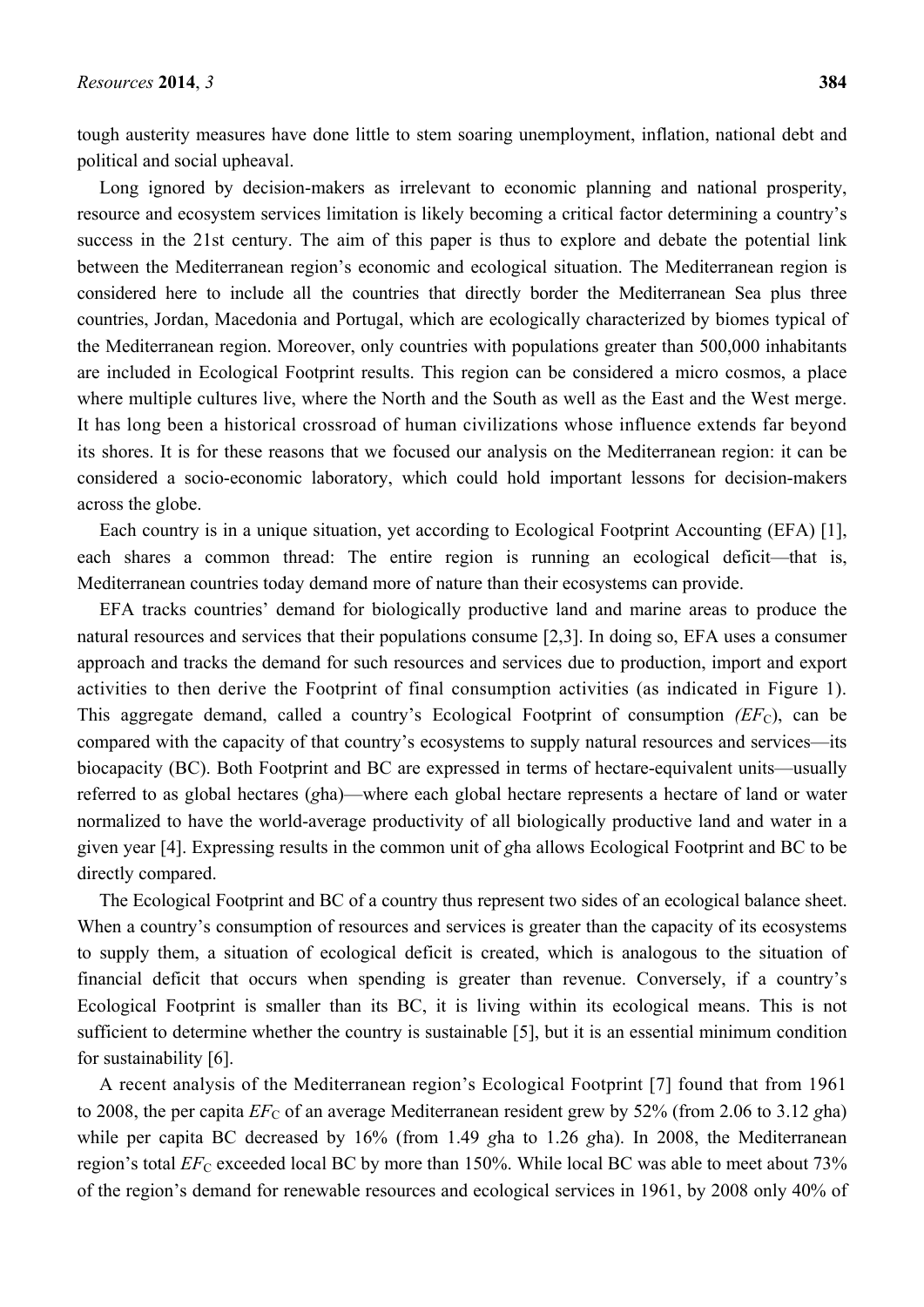the region's Footprint was met by local BC. The remaining 60% was met from overconsumption of local resources, and/or import of resources and/or use of the global commons (see Figure 2).

Figure 1. Tracking production, consumption and net trade with the Ecological Footprint: The Ecological Footprint associated with each country's total consumption is calculated by summing the Footprint of its imports and its production, and subtracting the Footprint of its exports. This means that the resource use and emissions associated with producing a car that is manufactured in China, but sold and used in Italy, will contribute to Italy's rather than China's Ecological Footprint of consumption (*EF<sub>C</sub>*).



**Figure 2.** The Mediterranean region's Ecological Footprint of production  $(EF_{P})$  and  $EF_{C}$ activities compared to available biocapacity (BC),  $1961-2008$ . Comparing  $EF_C$  with BC indicates the extent of the total ecological deficit, which is made up of trade, resource overuse and use of global commons as carbon sinks. The difference between  $EF_C$  and  $EF_P$ indicates the Footprint embedded in net trade activities.

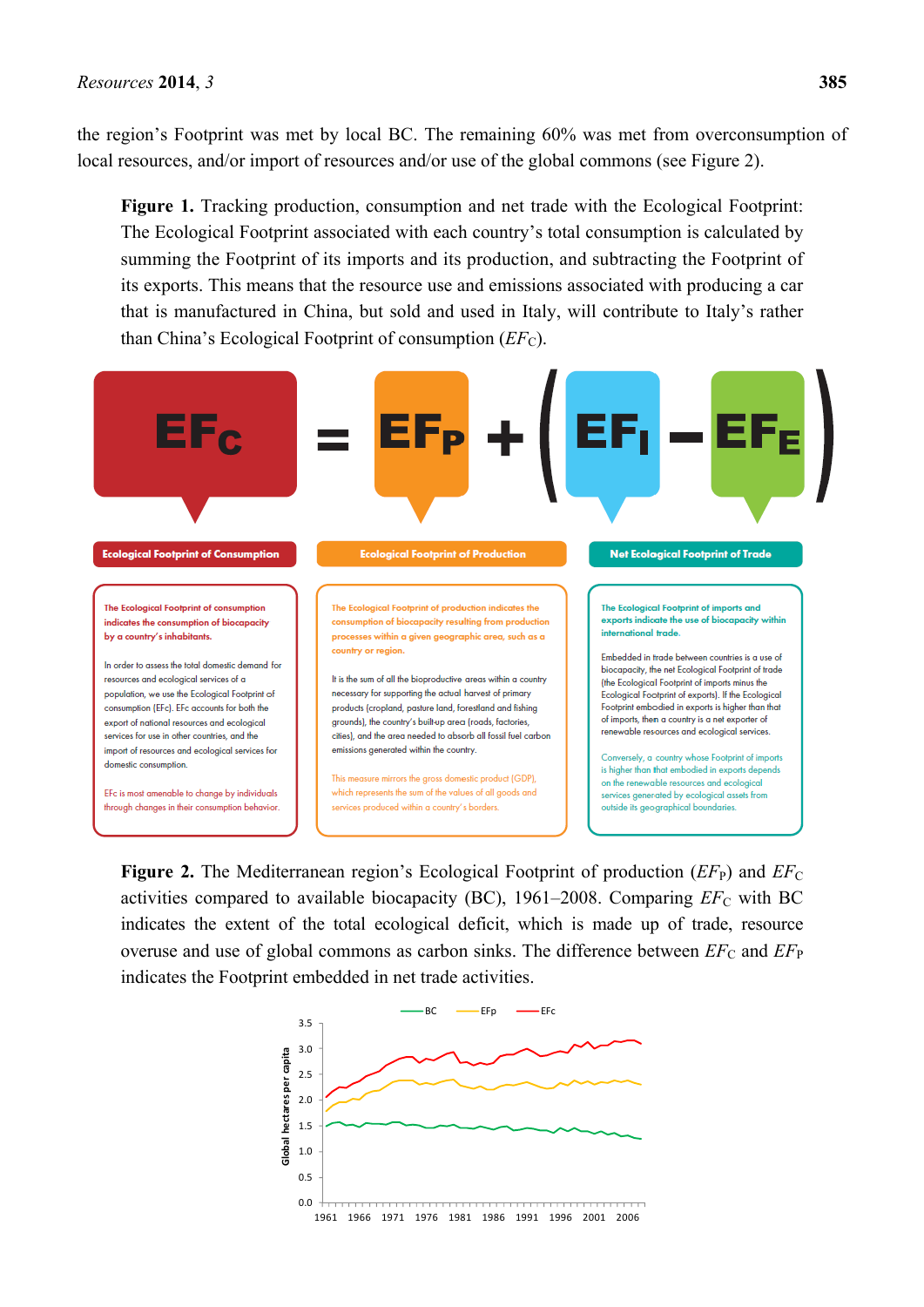#### *Resources* **2014**, *3* **386**

The overall ecological deficit situation shown in Figure 2 hides differences among countries and the different path these countries have experienced over time. In 1961, six countries (Algeria, Libya, Morocco, Syria, Tunisia and Turkey) in the region were characterized by ecological reserve situations, while all other countries consumed significantly more resources and services than their ecosystems were able to produce (see Figure 3).

**Figure 3.** Ecological deficit (red) or reserve (green) status of the Mediterranean countries in (**left**) 1961 and (**right**) 2008.



During the period of 1961–2008, the most significant shift in the ecological balance was experienced by Algeria, as this country moved from the regional-largest ecological reserve to an ecological deficit. Morocco, Libya, Syria, Tunisia and Turkey also shifted their ecological balance sheet, passing from a reserve to a deficit situation, and the other Mediterranean countries saw an increase in their ecological deficits. Our analysis seems to indicate that an ecological reserve situation could be found in Montenegro. However, we believe this is most likely due to the fact that data set for this country is not comprehensive (only data for the years 2007 and 2008 are available) nor sufficiently reliable. The largest deficit increase was experienced by Cyprus, and the smallest by Jordan. By 2008, the top five contributing countries to the regional total ecological deficit were Italy, Spain, France, Turkey and Egypt.

The observed evolution of the region's Ecological Footprint is closely linked to the rise in per capita incomes and consumption levels. Indeed, the per capita Ecological Footprint and in particular its carbon component are closely correlated with incomes [7–12]. This link is not, however, automatic as countries at similar income levels can exhibit strongly differentiated Ecological Footprints. The decisions made by citizens, governments and businesses therefore clearly have a substantial influence on the region's Ecological Footprint. Choices regarding the food, goods and services consumed, as well as the wastes generated, all affect the region's per capita Footprint as indicated in Figure 4 below.

In 2008, most of the Mediterranean region's Ecological Footprint was associated with purchases of short-lived goods and services directly paid by households (HH) and therefore driven by individual behavior (78% of the total Footprint). The rest of the region's Ecological Footprint was accounted for by the consumption of ecological resource and services due to long-term capital investments undertaken by businesses, HH, and governments (Gross Fixed Capital Formation, 15%), and services directly paid by government, which may ultimately benefit HH such as law enforcement, education, public health,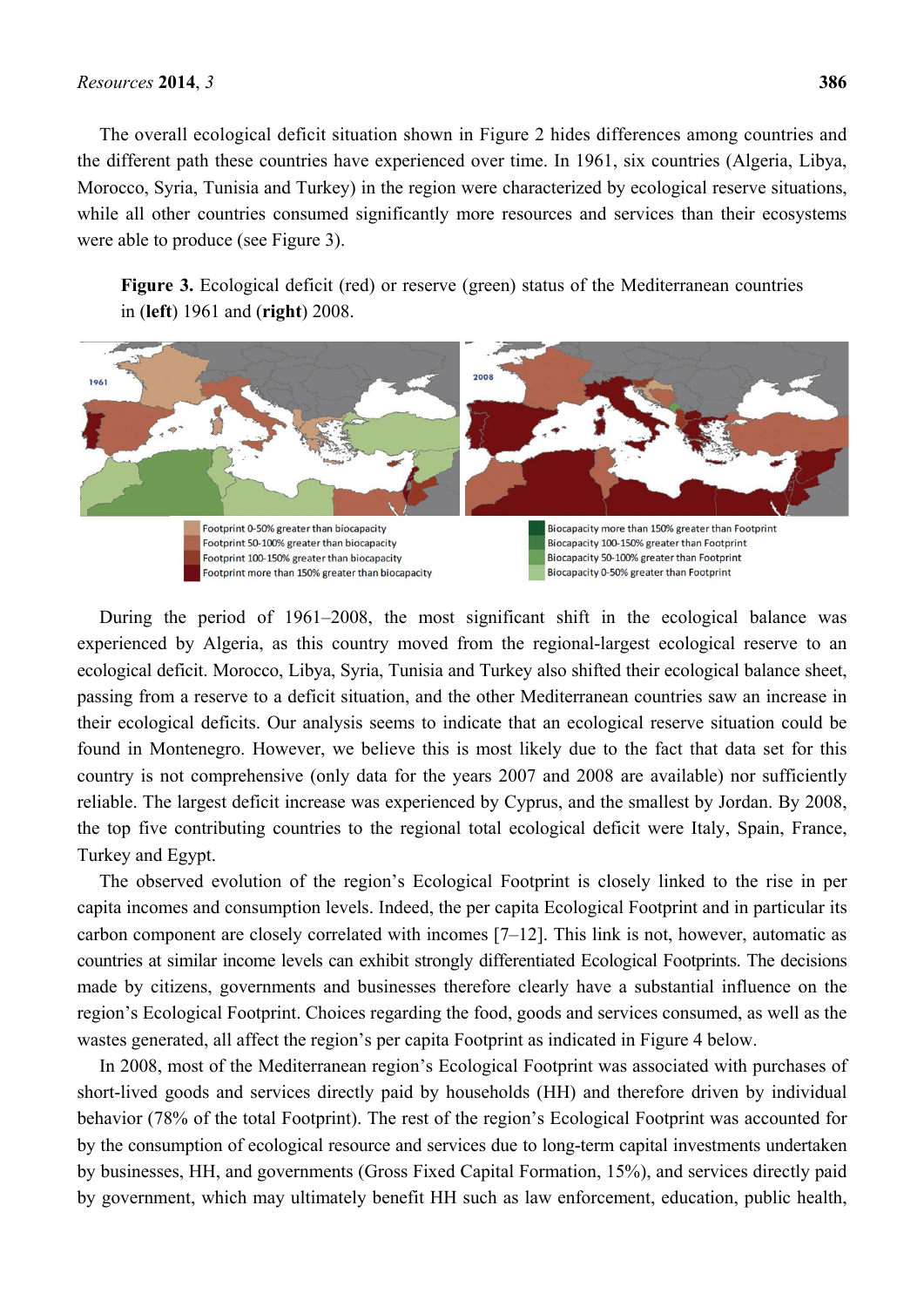and defense (7% of the total Footprint). Among the daily consumption and service categories contributing most to the Ecological Footprint associated with household consumption in the Mediterranean region, were "Food and non-alcoholic beverages" (35% of the household total), "Housing, water, electricity, gas and other fuels" (19%) and human "Transportation" (19%). Actions and policies could be prioritized in these areas to improve efficiency in the use of ecological assets and start reversing ecological deficits.

**Figure 4.** Breakdown of the per capita Ecological Footprint of an average Mediterranean resident, in 2008. The left chart indicates how much of the  $EF_C$  is paid for directly by household for short-lived goods (HH), how much by government, and how much is for expenditure of long-lasting goods (GFCF). The second graph breaks down the consumption directly paid for by households (HH) into its main categories.



#### **2. Combined Ecological and Economic Limits**

Every economy ultimately depends on the availability of renewable resources and ecological services but the Mediterranean region's access to ecological assets has never been so precarious. Fifty years ago, the region used approximately 9% more ecological resources and services than its ecosystems could provide; today that figure is 98%, due primarily to population growth (+96% during the period of 1961–2008) and per capita demand (+52% during the same period) outpacing the growth of agricultural productivity (+50%). Average agricultural productivity for the Mediterranean region is here calculated considering changes in the productivity of a basket of 164 primary crop products (with data from the UN Food and Agriculture Organization) in each of the 24 countries included in the analysis. Together these drivers led to a 197% increase in the total Mediterranean's Ecological Footprint during the period of 1961–2008.

Moreover, while in the 1960s the world was characterized by a global BC reserve situation allowing countries and regions facing resource scarcities to import them reliably and cheaply from surplus regions; this is no longer the case. Today, the world is in a situation of global overshoot with humanity consuming over 1.5 times more natural resources and services than can be renewed [2,13].

As a result, resources are getting scarcer globally and Mediterranean economies are experiencing a weakening in economic performance. The median yearly growth rate of Mediterranean countries between 2008 and 2012 was only 0.5%, a fraction of the median yearly growth rate of previous periods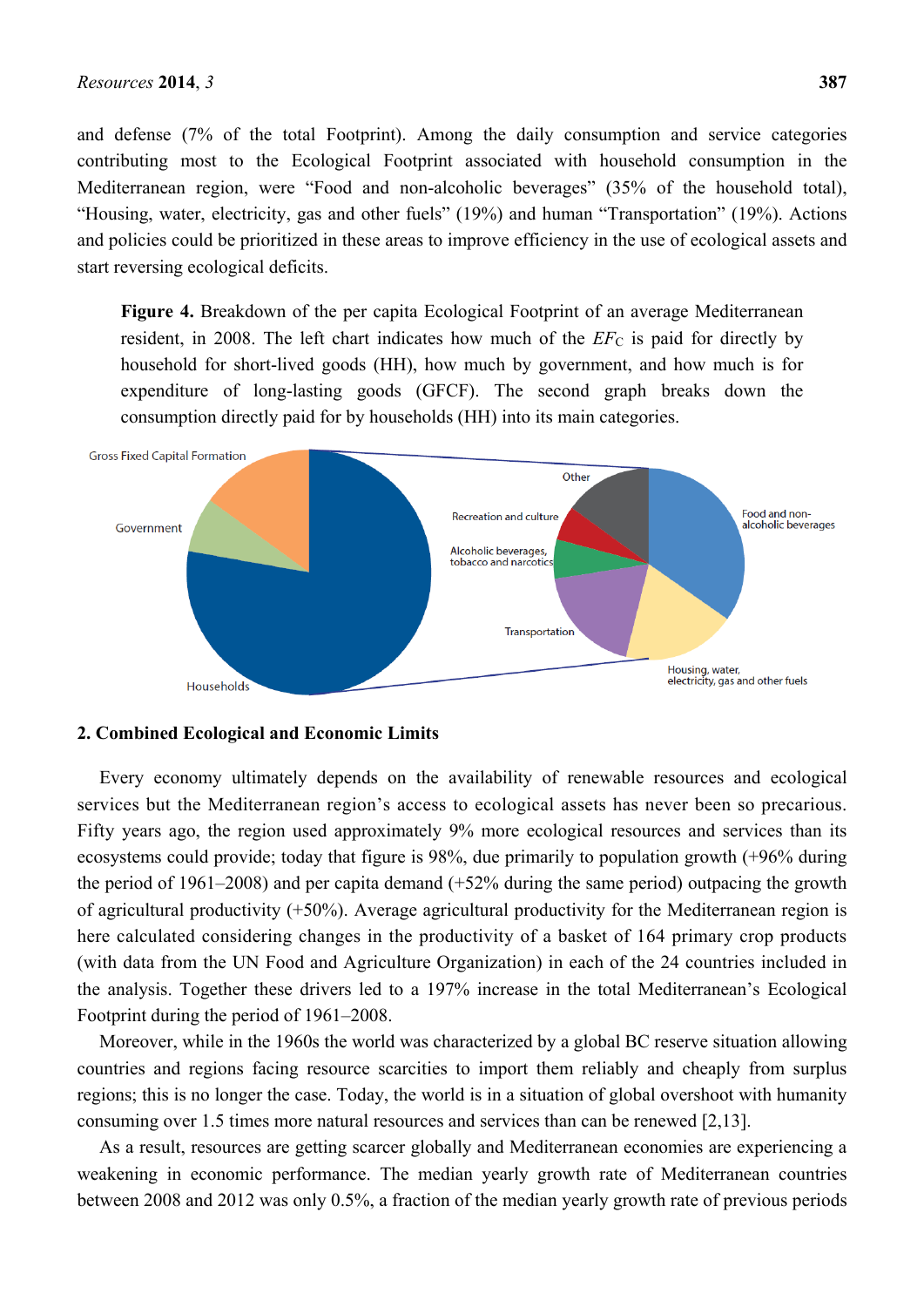(see Figure 5). When consumption exceeds local availability, countries will either increase the pressure on their own productive ecosystems to produce more resources or turn to international trade to meet their demand for natural capital. Access to outside resources, however, is limited by: (a) the global natural capital budget; and (b) the ability of these countries to pay for increased imports of these assets at a time when global scarcity is maintaining historically high commodity prices [14].

**Figure 5.** Median yearly growth rate of Mediterranean countries, five-year averages. The columns represent the median growth rate of gross domestic product (GDP) for all Mediterranean countries for which data is available, averaged out over a five-year period.



Our analysis suggests that the conjunction of the ecological crisis of overconsumption with the economic crisis is causing an underlying problem for the region and its countries:

- "Physical limits" exist and they might impede long-term access to external resources. The Mediterranean's net dependence on external resources has massively increased during the period of 1977–2008 (+70%): during this period, the Ecological Footprint of imports went from nearly 30 to approximately 140 million *g*ha, while that of exports went from nearly 24 to approximately 88 million *g*ha. Moreover, the region's major trade partners have shifted from countries and regions with BC reserves (e.g., Canada, Scandinavia and South America) to those who are running BC deficits themselves (e.g., USA, China and non-Mediterranean European nations) as shown in Figure 6. The significance of this shift is that exporting nations might be increasingly unable to meet their own needs, which would restrict Mediterranean countries' ability to import resources from those countries. Indeed, there have been several instances in the past decade of large food grain exporting countries implementing temporary export bans when the security of supply of their own citizens was threatened [15].
- "Economic limits" exist as well. Globally, rising populations and income levels are causing total demand for natural resources to increase. As the increase in supply of these resources has lagged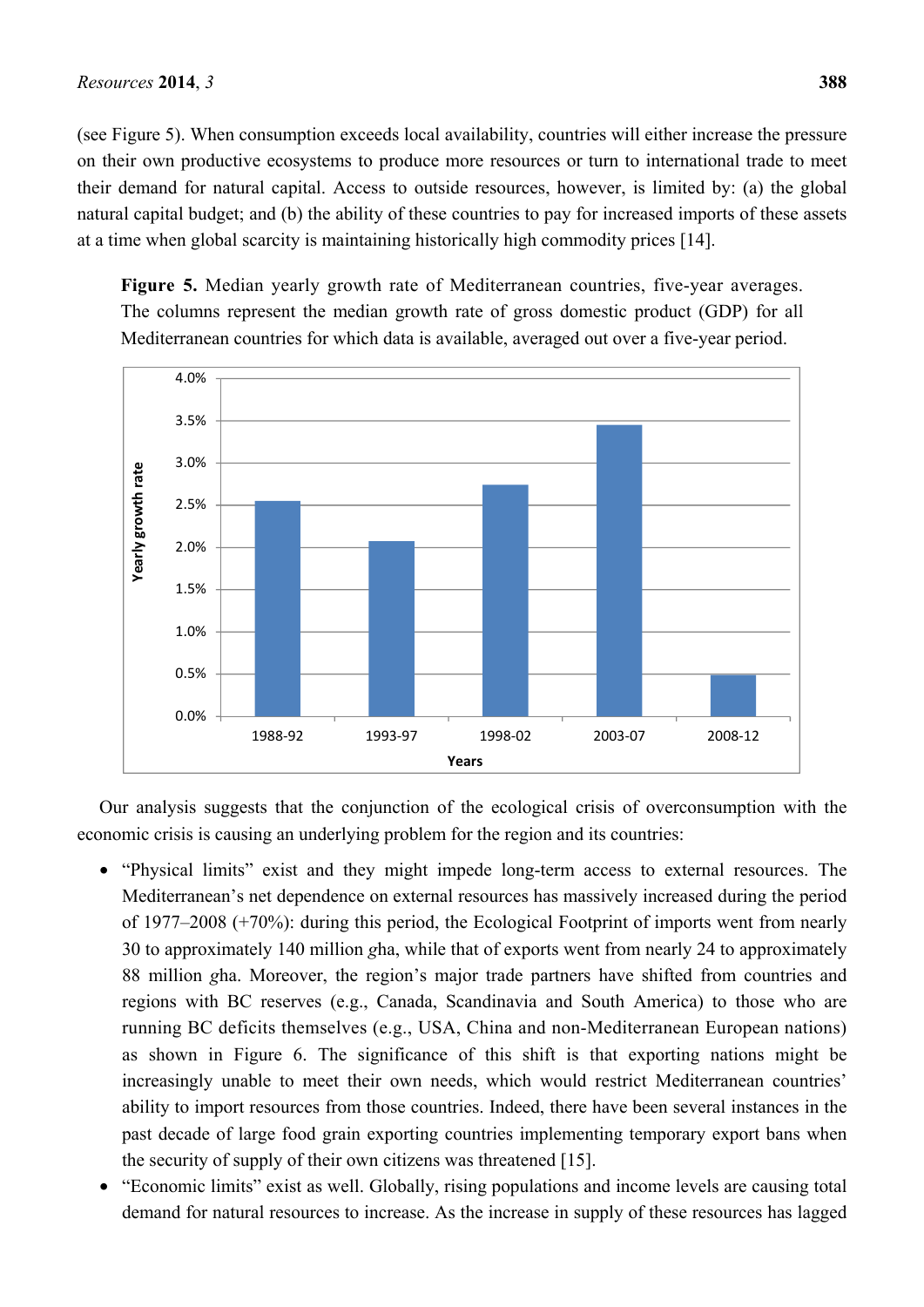behind the growth in demand, the prices of many commodities have increased sharply [16]. The growing demand of the Mediterranean population for resources has therefore become considerably more expensive to satisfy at a time when many Mediterranean countries are experiencing a weakening of their economic performance.

**Figure 6.** Ecological Footprint embedded in (**left** graphs) imports from and (**right** graphs) exports to major trade partners of the Mediterranean region in (**top** graphs) 1977 and (**bottom** graphs) 2008. The ecological deficit (red) or reserve (green) status of those trading partners is also provided. United Nations Commodity Trade Statistics Database (UN Comtrade) and Food and Agricultural Organization (FAO) bilateral trade data were used to calculate the Ecological Footprint embedded in exports. Intra-regional trade was not included in the analysis. For ease in visualization, only the three main traded Footprint components are reported in the maps.



Resource constraints cannot by themselves explain the political crises that have affected many of the region's countries in the past few years but they are playing an increasingly central role as argued by several authors (e.g., [17]), including authors from outside the Mediterranean region (e.g., [18–21]). For instance, numerous articles have already linked drought and climate change to Syria's civil war (e.g., [22]) or argued that resource scarcity has had a direct impact on Egypt's failing economy and ongoing social unrest [23,24].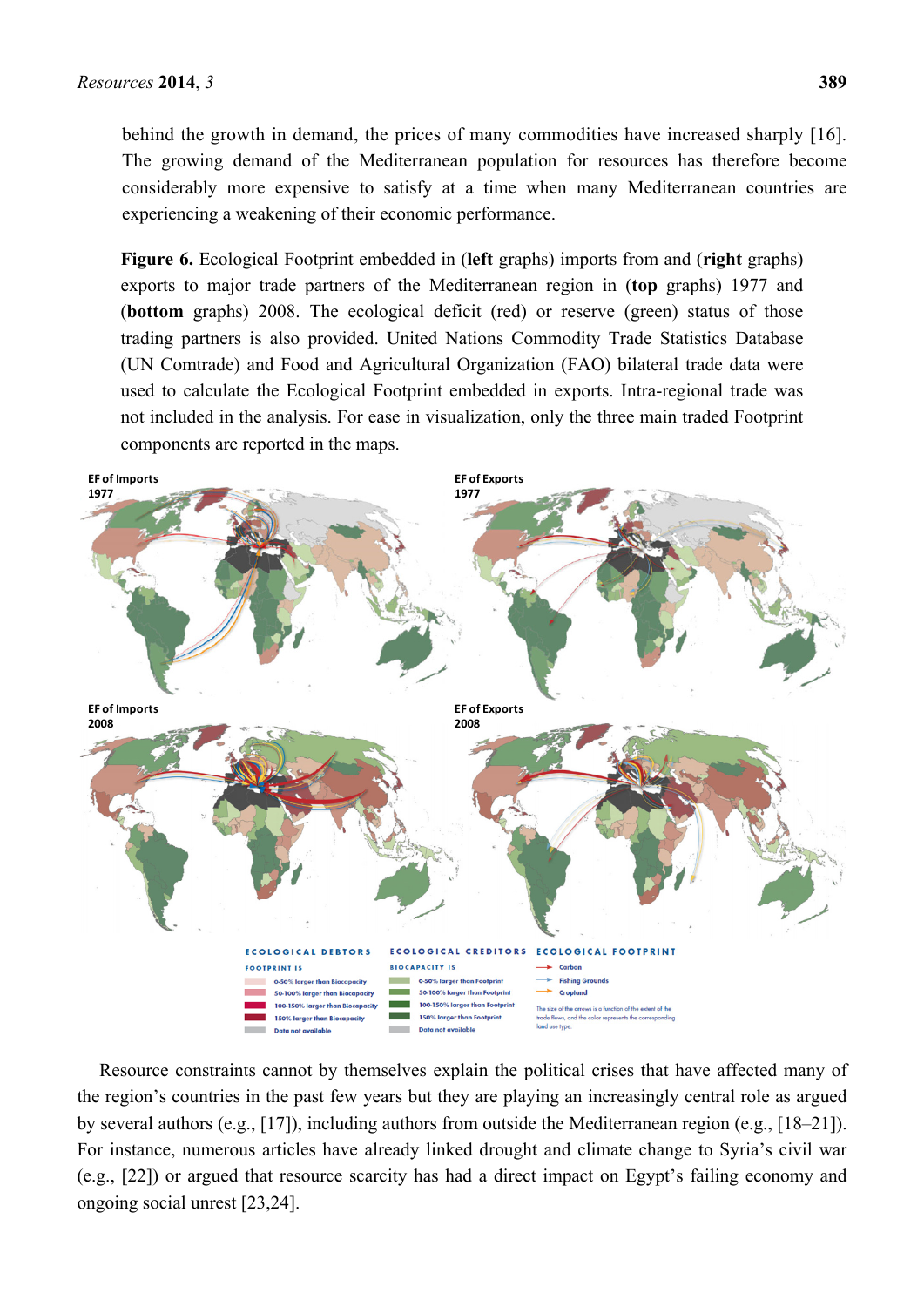While the Syrian and Egyptian cases are surely unique, a recent analysis of the region's supply of and demand on its natural resources [25], leads us to conclude that if other Mediterranean nations fail to track and manage their demands on ecological assets, their economies will become ever more fragile—which can, in time, expose them to social and political instability.

#### **3. Discussion**

Ecological deficits did not constitute significant strain on the economic performance of most countries in recent decades. Global BC was still sufficient to supply the natural resources and services that humanity demanded of it, which allowed most "ecological debtor" countries to turn to cheap imports to sustain these demands. However, since the early 1970s, global demand for resources has outstripped what the biosphere can renew [2,26]. Today, humanity's annual resource use is equivalent to what 1.5 Earths can replenish in a year [2,13], and the increasing global scarcity is affecting the price of essential natural resources [16,27,28].

In the current situation, some countries are still better off than others. Even as resource constraints tighten, many ecological debtor countries have the wealth to afford what they need. Yet this competition for access to resources is heating up at a time when the economic performance of many Mediterranean countries is weakening. If world commodity prices continue to be as volatile as they have been over the past ten years as projected in [27–31], the Mediterranean region is likely to face a serious risk of supply disruption.

Commodity price volatility affects both commodity producers and consumers and countries may experience short-term profits or losses depending on their economic profiles. Expenditures incurred from importing essential food products, for example, might be equaled or surpassed by oil export earnings. However, our analysis of price volatility impacts tells us that almost every country in the Mediterranean region would experience a negative impact on its trade balance as a result of generalized commodity price increases.

Assuming an unvaried demand, we calculate that a sudden 10% increase in commodity prices—a modest estimate given the fluctuations of the last decade—would worsen Mediterranean countries' trade balance by the equivalent of 0.1%–2.4% of their national gross domestic product (GDP).

Egypt, for instance, could maintain its current resource demands by paying an additional annual import bill equivalent to 0.65% of its GDP. Spain's annual increase would be equivalent to 0.4% of its GDP. Italy would have to pay the equivalent to 0.46% of its GDP annually, Greece 0.43% and Morocco 1.08%. Jordan, the hardest hit in the region, would have to pay the equivalent to 2.4% of its GDP annually.

Only the Mediterranean region's two primary oil and gas producing nations—Libya and Algeria—would benefit from the price increase, reaping additional export earnings from more costly energy commodities. As the supply of natural resources is increasingly unable to satisfy the demand for them, however, markets become more responsive even to small signals resulting in growing commodity price volatility [32]. Even net resource exporters, such as Algeria and Libya, are therefore exposed to the consequences of growing global resource scarcity. As uncertainty regarding future revenues increases the incentives to invest in improvements to productive capacity is weakened, perpetuating the situation of scarcity even further.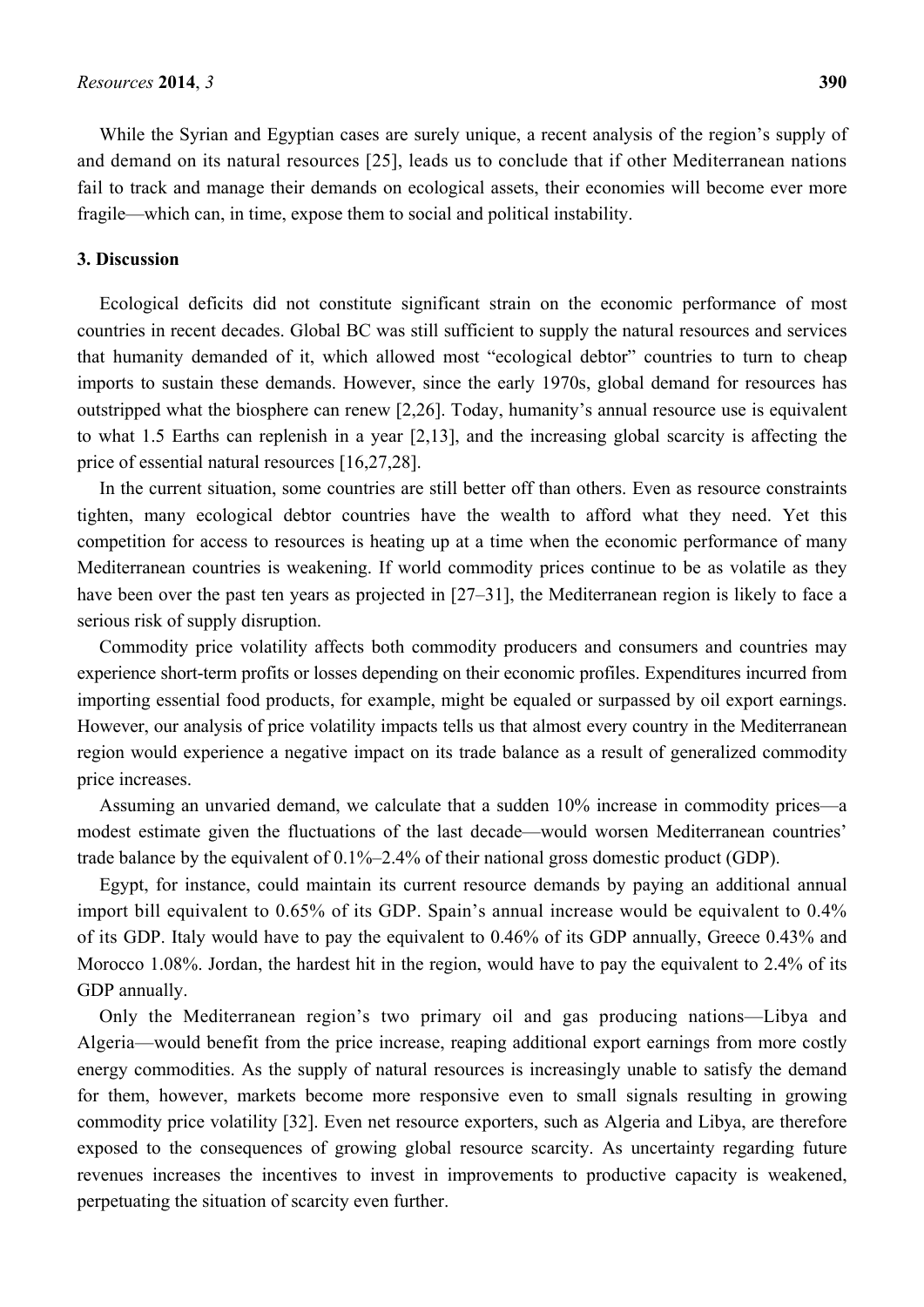#### **4. Conclusions**

Running ever larger concurrent economic and ecological deficits can have severe impacts. Mediterranean economies are likely to come under greater stress as they compete for access to essential resources. Some countries simply might not be able to afford to keep up with increasing costs, and will turn to overharvesting to meet their resource needs.

This could lead to even greater environmental pressures in the region. A government that faces a growing negative trade balance, or one that starts to feel the pinch of tightening resource constraints, may start depleting its country's resource base to meet its population's demand. The resulting depletion of productive ecosystems would constitute, in turn, an even more severe threat to the region's resource supply.

We live in a world where daily media reports trumpet the smallest shift in the NASDAQ, Nikkei and other indices. A 0.05% increase in the GDP of a nation is reported as a positive performance. It is, therefore, difficult to understand how we can ignore the risks of an entire region's threatened access to resources and services, critical to their already struggling economies.

There is still time to mitigate these risks. However, the longer Mediterranean countries fail to manage their resource use and ecological assets, and the more they liquidate their natural capital, the more painful the inevitable reforms will be. While we acknowledge that the current analysis does not yet offer suggestions on how to mitigate the risks, we argue that it provides a macro-level guidance to help identify the areas were policies and actions should be prioritized for risks' mitigation. These areas are: (1) food and non-alcoholic beverages; (2) housing, water, electricity, gas and other fuels; and (3) transportation.

#### **Acknowledgments**

Support from MAVA Foundation pour la Nature (Grant No. 13/09) is gratefully acknowledged. Authors also wish to thank Scott Mattoon for his precious work on a preliminary draft of the manuscript and English corrections. Finally, we would like to gratefully thank the four anonymous reviewers of this paper for their comments.

#### **Author Contributions**

Alessandro Galli designed the research. Alessandro Galli and Martin Halle compiled and analyzed the data and wrote the paper.

### **Conflicts of Interest**

The authors declare no conflict of interest.

#### **References**

1. Wackernagel, M.; Onisto, L.; Bello, P.; Callejas Linares, A.; López Falfán, I.S.; García, J.M.; Suárez Guerrero, A.I.; Suárez Guerrero, M.G. National natural capital accounting with the ecological footprint concept. *Ecol. Econ.* **1999**, *29*, 375–390.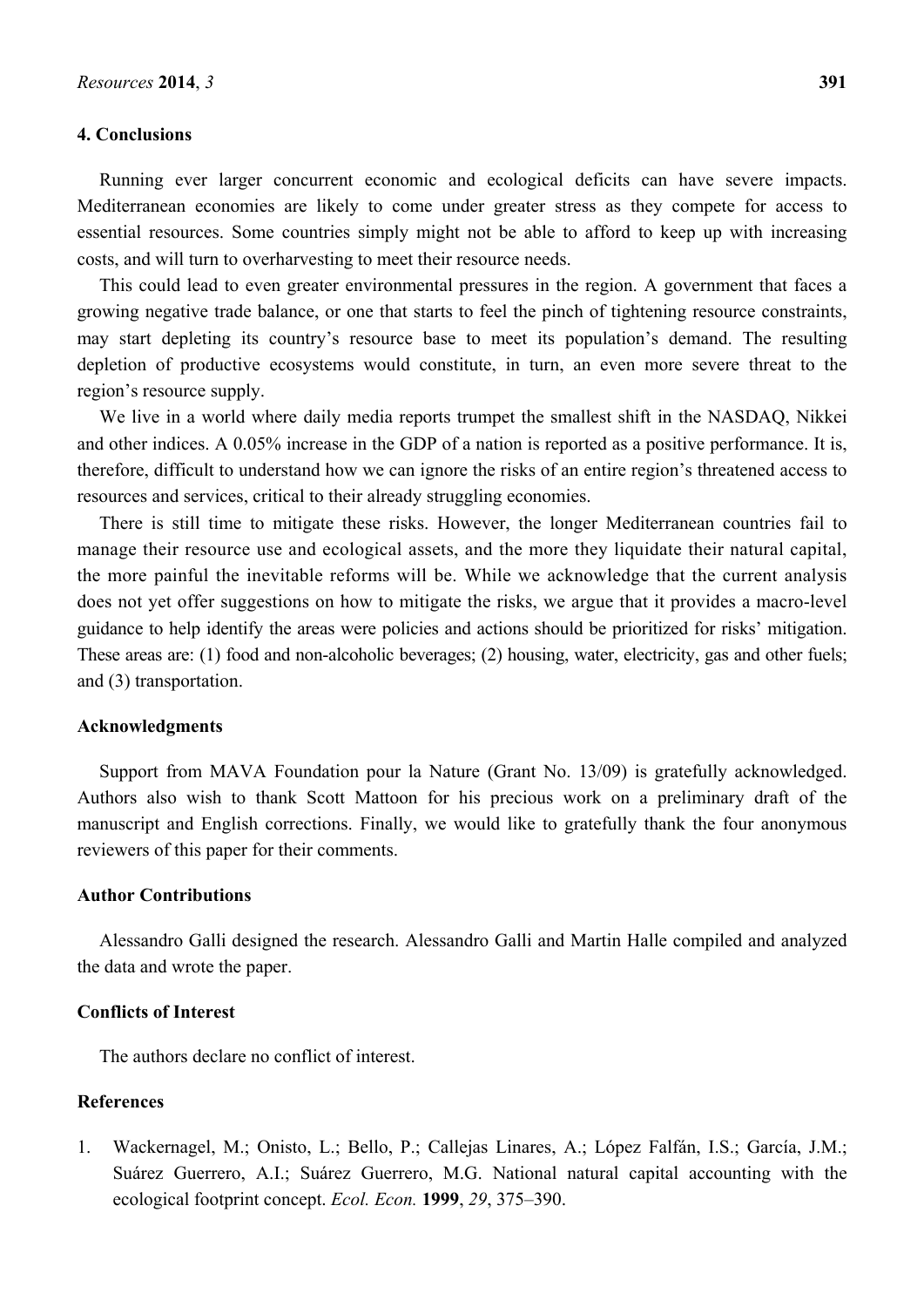- 2. Borucke, M.; Moore, D.; Cranston, G.; Gracey, K.; Katsunori, I.; Larson, J.; Lazarus, E.; Morales, J.C.M.; Wackernagel, M.; Galli, A. Accounting for demand and supply of the biosphere's regenerative capacity: The National Footprint Accounts' underlying methodology and framework. *Ecol. Indic.* **2013**, *24*, 518–533.
- 3. Wackernagel, M.; Schulz, B.; Deumling, D.; Linares, A.C.; Jenkins, M.; Kapos, V.; Monfreda, C.; Loh, J.; Myers, N.; Norgaard, R.; *et al.* Tracking the ecological overshoot of the human economy. *Proc. Natl. Acad. Sci. USA* **2002**, *99*, 9266–9271.
- 4. Galli, A.; Kitzes, J.; Wermer, P.; Wackernagel, M.; Niccolucci, V.; Tiezzi, E. An exploration of the mathematics behind the Ecological Footprint. *Int. J. Ecodyn*. **2007**, *2*, 250–257.
- 5. Galli, A.; Wiedmann, T.; Ercin, E.; Knoblauch, D.; Ewing, B.; Giljum, S. Integrating Ecological, Carbon and Water footprint into a "Footprint Family" of indicators: Definition and role in tracking human pressure on the planet. *Ecol. Indic.* **2012**, *16*, 100–112.
- 6. Bastianoni, S.; Niccolucci, V.; Neri, E.; Cranston, G.; Galli, A.; Wackernagel, M. Sustainable Development: Ecological Footprint in Accounting. In *Encyclopedia of Environmental Management*; Taylor & Francis: London, UK, 2013; pp. 2467–2481. Available online: http://www.tandfonline. com/doi/abs/10.1081/E-EEM-120047347 (accessed on 26 February 2014).
- 7. Galli, A.; Moore, D.; Brooks, N.; Iha, K.; Cranston, G. *Mediterranean Ecological Footprint Trends*; Global Footprint Network (GFN): Oakland, CA, USA, October 2012. Available online: http://www.footprintnetwork.org/images/article\_uploads/Mediterranean\_report\_FINAL.pdf (accessed on 11 December 2013).
- 8. Niccolucci, V.; Tiezzi, E.; Pulselli, F.M.; Capineri, C. Biocapacity *vs* Ecological Footprint of world regions: A geopolitical interpretation. *Ecol. Indic.* **2012**, *16*, 23–30.
- 9. Niccolucci, V.; Pulselli, F.M.; Tiezzi, E. Strengthening the Threshold Hypothesis: Economic and biophysical limits to growth. *Ecol. Econ.* **2007**, *60*, 667–672.
- 10. Galli, A.; Kitzes, J.; Niccolucci, V.; Wackernagel, M.; Wada, Y.; Marchettini, N. Assessing the global environmental consequences of economic growth through the Ecological Footprint: A focus on China and India. *Ecol. Indic.* **2012**, *17*, 99–107.
- 11. Patrizi, N.; Capineri, C.; Rugani, B.; Niccolucci, V. Socio-economic Design and Nature: A possible representation through ecological footprint. *WIT Trans. Ecol. Environ.* **2010**, *138*, 527–534.
- 12. White, T.J. Sharing resources: The global distribution of the Ecological Footprint. *Ecol. Econ.* **2007**, *64*, 402–410.
- 13. *Biodiversity, Biocapacity and Better Choices*; Living Planet Report 2012; WWF: Gland Switzerland; Global Footprint Network (GFN): Oakland, CA, USA; Zoological Society of London: London, UK, 2012. Available online: http://awsassets.panda.org/downloads/1 lpr\_2012\_online\_full\_size single pages final 120516.pdf (accessed on 26 February 2014).
- 14. Wackernagel, M.; Galli, A. Ecological footprint: Economic performance and resource constraints. *Glob. Dialogue* **2012**, *14*, 12–26. Available online: http://www.worlddialogue.org/content.php? id=512 (accessed on 26 February 2014).
- 15. Rocha, N.; Giordani, P.; Ruta, M. Export Policy and Food Price Escalation, 2012. Available online: http://www.voxeu.org/article/world-food-prices-and-protectionism (accessed on 21 January 2013).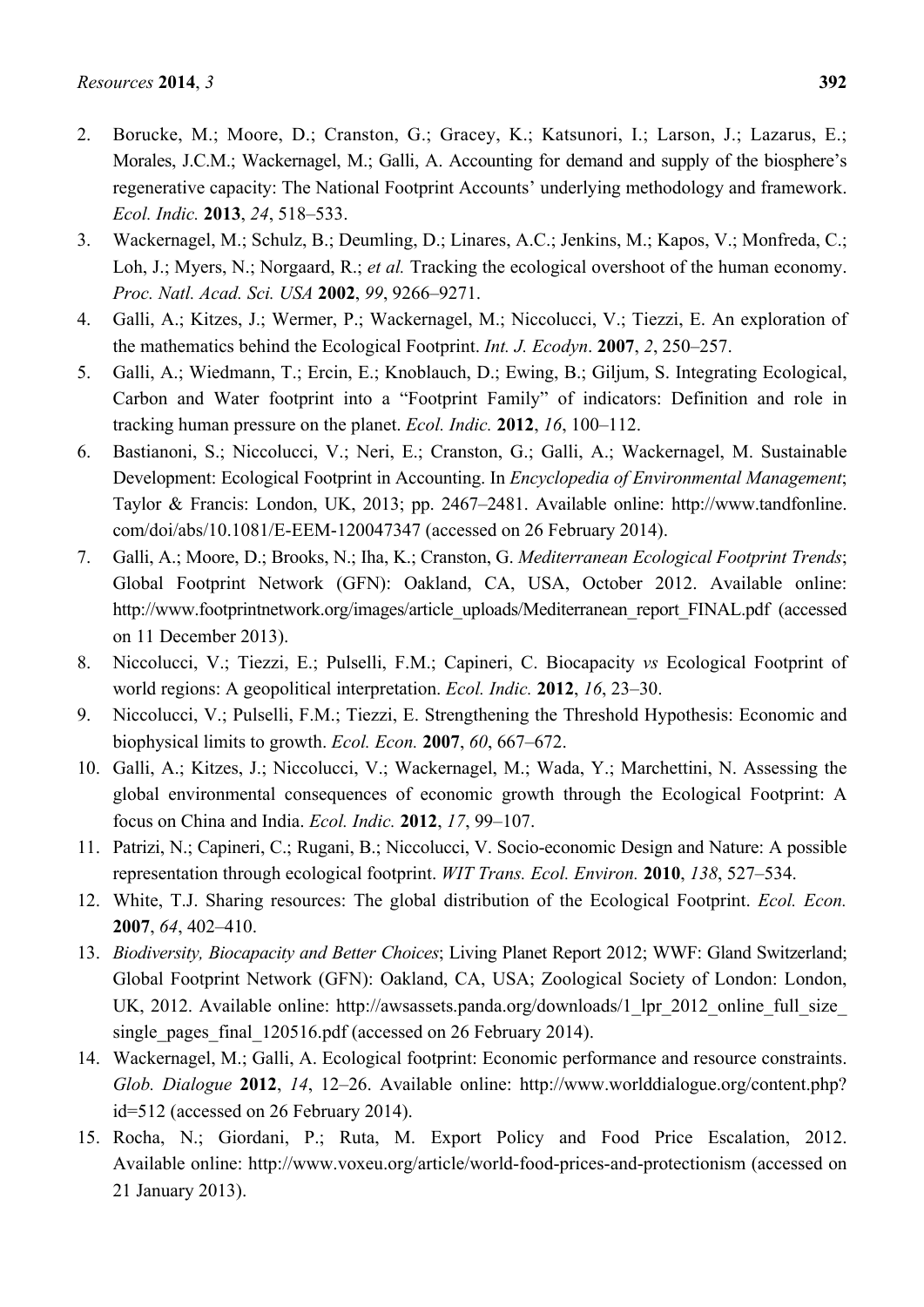- 16. World Bank Commodity Price Data (Pink Sheet), 2013. Available online: http://data.worldbank.org/data-catalog/commodity-price-data (accessed on 21 January 2013).
- 17. Aly, H.; Strazicich, M. *Did the Global Financial Crisis and Recession Contribute to the Uprisings in North Africa*? Working Paper No. 651; Economic Research Forum: Antalya, Turkey, March 2011. Available online: http://www.erf.org.eg/CMS/uploads/pdf/651.pdf (accessed on 26 February 2014).
- 18. Kohl, B.; Farthing, L. Material constraints to popular imaginaries: The extractive economy and resource nationalism in Bolivia. *Polit. Geogr.* **2012**, *31*, 225–235.
- 19. Lou, B.; Ulgiati, S. Identifying the environmental support and constraints to the Chinese economic growth—An application of the Emergy Accounting method. *Energy Policy* **2013**, *55*, 217–233.
- 20. Peretto, P.F. Resource abundance, growth and welfare: A Schumpeterian perspective. *J. Dev. Econ.* **2012**, *97*, 142–155.
- 21. Kerschner, C.; Prell, C.; Feng, K.; Hubacek, K. Economic vulnerability to Peak Oil. *Glob. Environ. Chang.* **2013**, *23*, 1424–1433.
- 22. Werrell, C.; Femia, F. One-Stop List of Resources on Syria, Drought, Climate Change and Unrest. The Center for Climate & Security, 2013. Available online: http://climateandsecurity.org/2013/09 /12/update-coverage-on-syria-drought-climate-change-and-unrest/ (accessed on 11 December 2013).
- 23. Ahmed, N.M. *How Resource Shortages Sparked Egypt's Months-Long Crisis*? Atlantic Media Company: Washington, DC, USA, August 2013. Available online: http://www.theatlantic.com/ international/archive/2013/08/how-resource-shortages-sparked-egypts-months-long-crisis/278802/ (accessed on 11 December 2013).
- 24. Ahmed, N.M. *Economists Forecast the End of Growth*; The Guardian: London, UK, July 2013. Available online: http://www.theguardian.com/environment/earth-insight/2013/jul/19/economyend-growth-resource-scarcity-costs (accessed on 11 December 2013).
- 25. Galli, A.; Halle, M.; Mattoon, S.; Wackernagel, M. *Physical and Financial Limits to Resource Access and Utilization: The Case of the Mediterranean Economies*; Presented at the World Resource Forum, Davos, Switzerland, 6–9 October 2013. Available online: http://worldresourcesforum.org/files/WRF2013/Full%20Papers/Galli%2CHalle%2CMattoon%26 Wackernagel WRF2013.pdf (accessed on 26 February 2014).
- 26. *National Footprint Accounts 2012 Edition*; Global Footprint Network (GFN): Oakland, CA, USA, 2012. Available online: http://www.footprintnetwork.org (accessed on 11 December 2013).
- 27. Dobbs, R.; Oppenheim, J.; Thompson, F.; Mareels, S.; Nyquist, S.; Sanghvi, S. *Resource Revolution: Tracking Global Commodity Markets*; McKinsey Global Institute, 2013. Available online: http://www.mckinsey.com/insights/energy\_resources\_materials/resource\_revolution\_tracking\_glo bal\_commodity\_markets (accessed on 11 December 2013).
- 28. Allouche, J. The sustainability and resilience of global water and food systems: Political analysis of the interplay between security, resource scarcity, political systems and global trade. *Food Policy* **2011**, *36*, S3–S8.
- 29. Grantham, J. *Time to Wake Up—Days of Abundant Resources and Falling Prices Are Over Forever*; The Oil Drum, 2011. Available online: http://www.theoildrum.com/node/7853 (accessed on 19 February 2014).